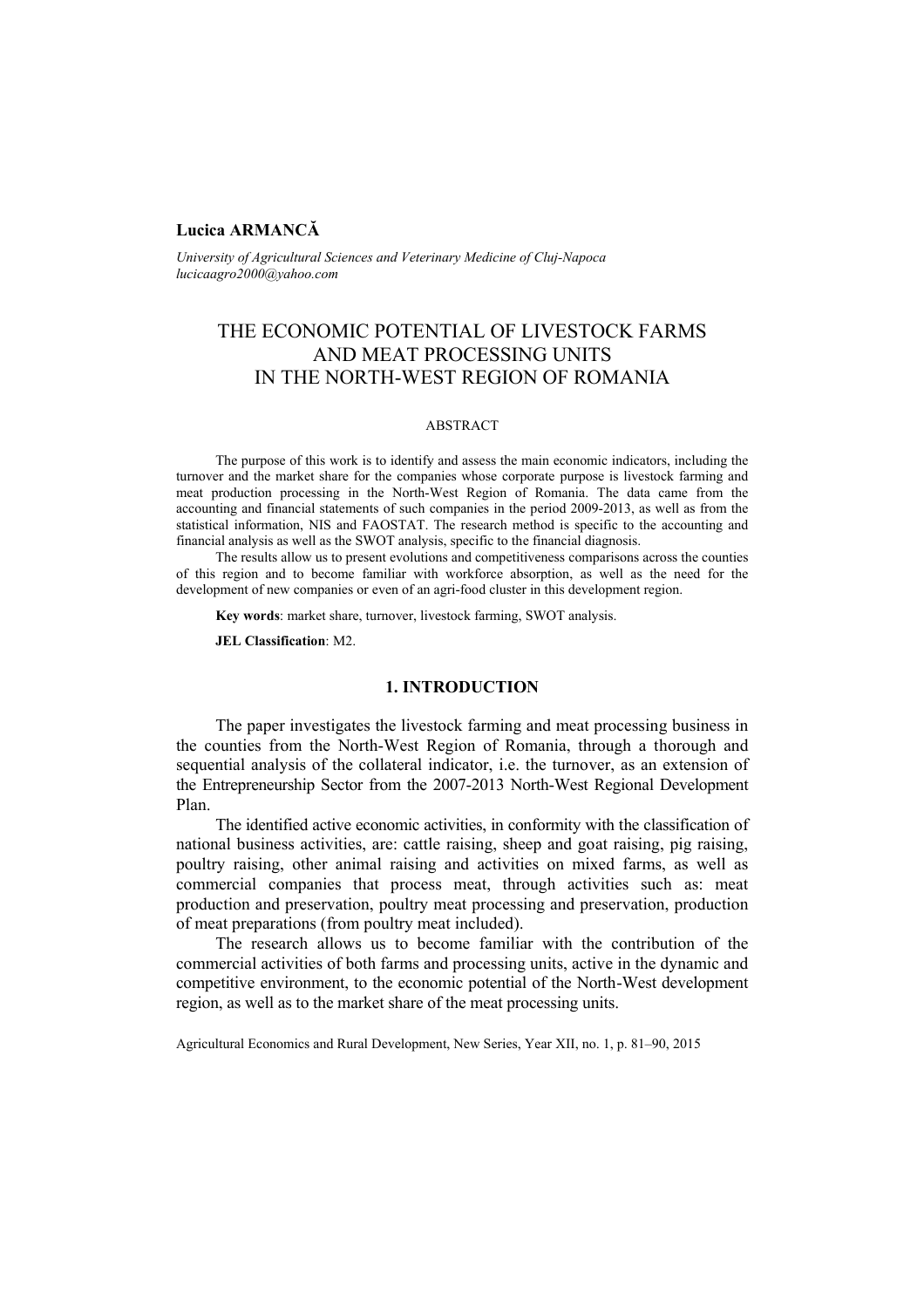### **2. STATE OF KNOWLEDGE**

The assessment of a company turnover is often used in the analysis of production and marketing indicators, for the diagnosis of the economic and financial performance of companies (Siminică, 2010), whereas the dissemination of information on the turnover in terms of its components, at the level of a given company, is presented both theoretically and for practical applications (Pavăloaia et al., 2006).

The turnover of production units – farms and factories – includes the sold production, resulting from the production activity (Petrescu, 2008).

The market share as indicator measuring the competitive position of a given company, through the utilization of the turnover (Hristea, 2003), makes it possible for us to rank the economic operators from the sector by the value of sales.

Globalization as an economic process implies the analysis of the turnover indicator, firstly according to the location (county) and then to region, in the context of the investigated theme. The results could influence the decision-makers' activities at county level or even at a macro-economic level.

### **3. MATERIAL AND METHOD**

In our study, the information came from the annual financial statements, namely the profit and loss accounts, for the period 2009-2013, from the data of the companies in the North-West region that had declared, according to the National Classification of Economic Activities (NACE), animal farming and meat production activities (platform http://www.doingbusiness.ro).

Grouping and comparison, as quality analysis methods in the financial accountancy analysis methodology (Păvăloaia et. al, 2006), have been materialized into the identification of the active economic units in the counties: Bihor, Bistrita-Năsăud, Cluj, Maramureş, Satu Mare and Sălaj; within these, the analyzed indicator was established for each investigated economic activity.

The Turnover indicator for the activities disseminated across counties and regions is the basis for the determination of rates, shares or specific weight of the researched activities, as methods of the quantitative analysis of the economic phenomenon investigated in the North-West Region of Romania.

The market share, identified according to specific indicators (Hristea, 2013), can be relative market share:

$$
C_{rel} = \frac{CA_1}{CA_L} \cdot 100 \qquad C_{rel} = \frac{CA_1}{\sum_{I=1}^{3} CA_{LI}} \cdot 100 \qquad (1)
$$

where:  $CA_L$  – turnover of the largest competitor on the market (leading competitor)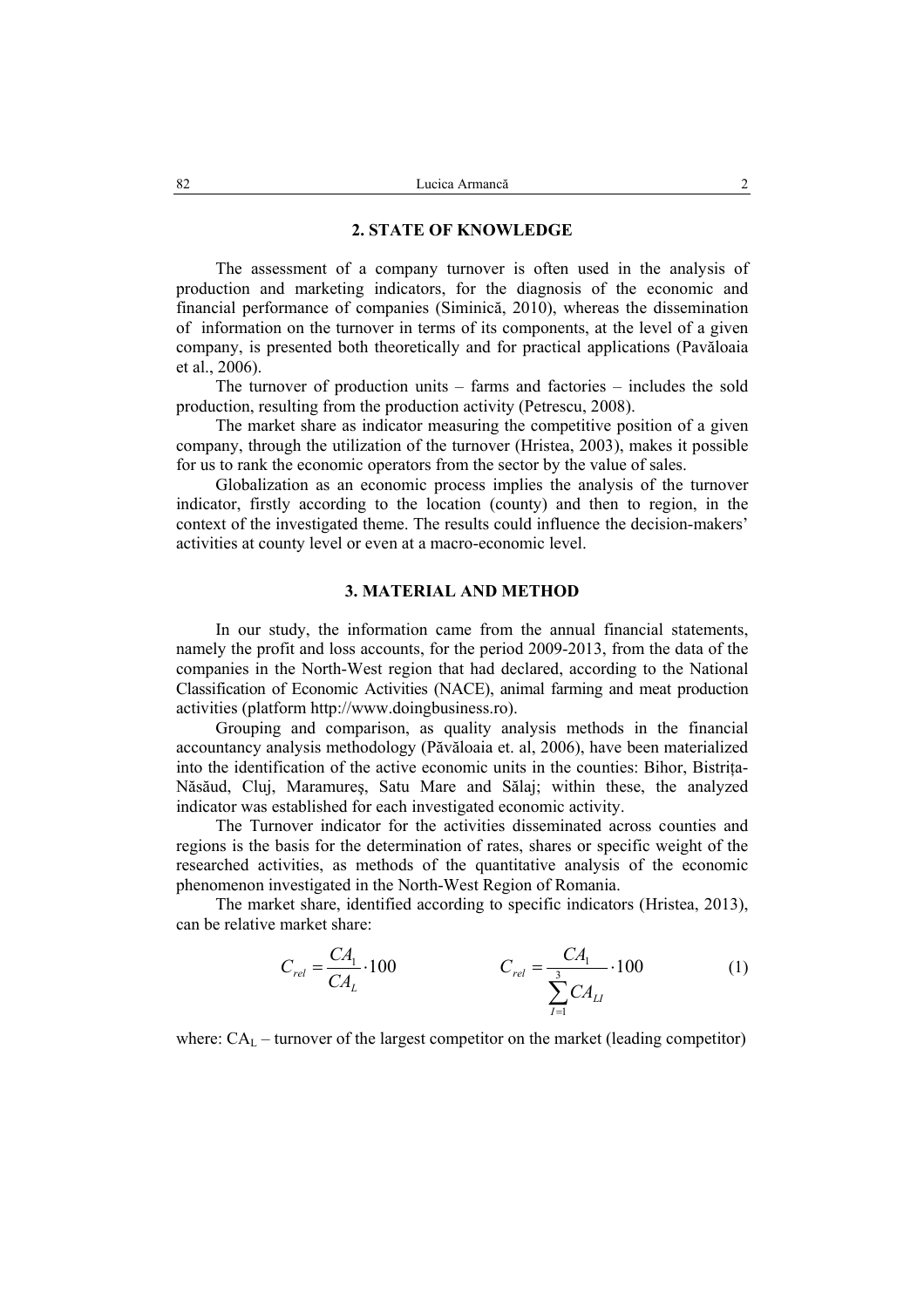*LI*  $\sum_{i=1}^3$  *CA* 1 – sales value (turnover) of the first three business competitors on

the market

Specific (served) market share

$$
C_s = \frac{CA_1}{\sum_{j=1}^{m} CA_j} \cdot 100
$$
 (2)

where:  $\sum_{j=1}^{m}$ *j CAj* 1 – turnover of the "served" segment.

# **4. RESULTS AND DISCUSSIONS**

**A. Assessing the turnover dynamics in the livestock and poultry farming activities, as well as in meat production and processing in the North-West region of Romania**. The global assessment of livestock and poultry farming by means of the achieved turnover, as reported by the economic operators involved in this activity in the North-West region, also includes the turnover dynamics diagnosis (Figure 1).



*Source:* author's processing of data based on the companies profit and loss accounts (livestock and poultry farms) in the North-West counties of Romania.



The turnover resulting from sheep and goat farming was up by 53.50% in 2012 as compared to 2009, and down by 4.8% in 2013 as compared to the previous year. Pig farming turnover increased by 31.60% as compared to the previous year, and by 140.87% compared to the year 2009. The turnover of poultry farming increased by 65.31% in 2012 as compared to the previous year, while in 2013 the revenues decreased by 20.27% as compared to 2012. Other livestock farming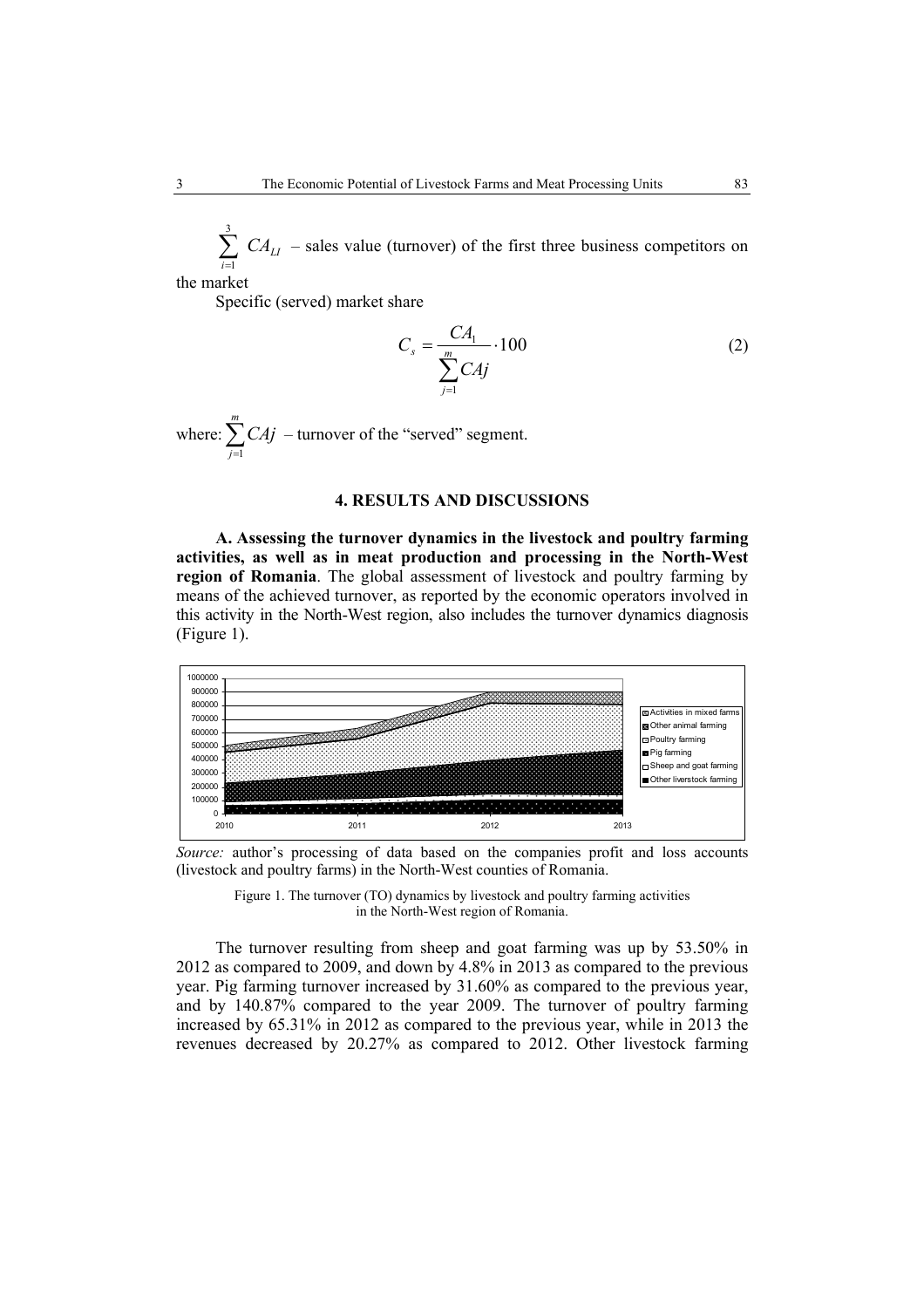activities had an ascending trend until 2012, up by 72.55% as compared to 2010 and by 38.57% as compared to 2011; in 2013 they decreased by 1.98% as compared to the previous year. The activities developed on mixed farms had an ascending trend throughout the investigated period; therefore, by the year 2013, the growth represented 124.28% as compared to 2009.

In the North-West region of Romania, the share in total turnover resulting from livestock and poultry farming is given by poultry farming for the entire investigated period. As for 2009, the turnover resulted from poultry farming represented 49.64%, to reach 44.52% in 2010, 40.31% in 2011, 46.49% in 2012, while in the year 2013 it reached 37.23% of the overall turnover of the livestock and poultry farming sector in the North West region. Pig farming is second to poultry farming, whose turnover had a slightly oscillating trend, so that in 2012 its share decreased by 5.47% as compared to the previous year. In the year 2013, pig farming turnover was up by 32.16% as compared to 2012.

The turnover evolution by types of livestock and poultry farming activities is also an effect of the increasing number of specialized businesses. At the end of 2013, 8 sheep and goat farms, 47 pig farms, 45 poultry farms, 15 other cattle farms, 15 other livestock farms and 61 mixed farms were operating in the North-West region. Most livestock farms operate in the county Bihor, as many as 93, followed by Cluj county with 72 farms and Satu Mare with 64 entities, Sălaj with 40 farms, Maramures with 36 units and Bistrita Năsăud with 17 farms.

**Analysis of turnover dynamics and structure in the meat processing businesses in the North-West region of Romania**. The main customers of animal farms in the Romania's North-West region are the meat processing units in this area, and their contribution had a slightly fluctuating trend (Figure 2).



*Source*: author's processing of data based on the profit and loss accounts of companies whose activity object is meat processing and production of meat products in the North-West region of Romania.

Figure 2. The turnover dynamics by activities of meat production, preservation, processing and production of meat preparations in the North-West region of Romania.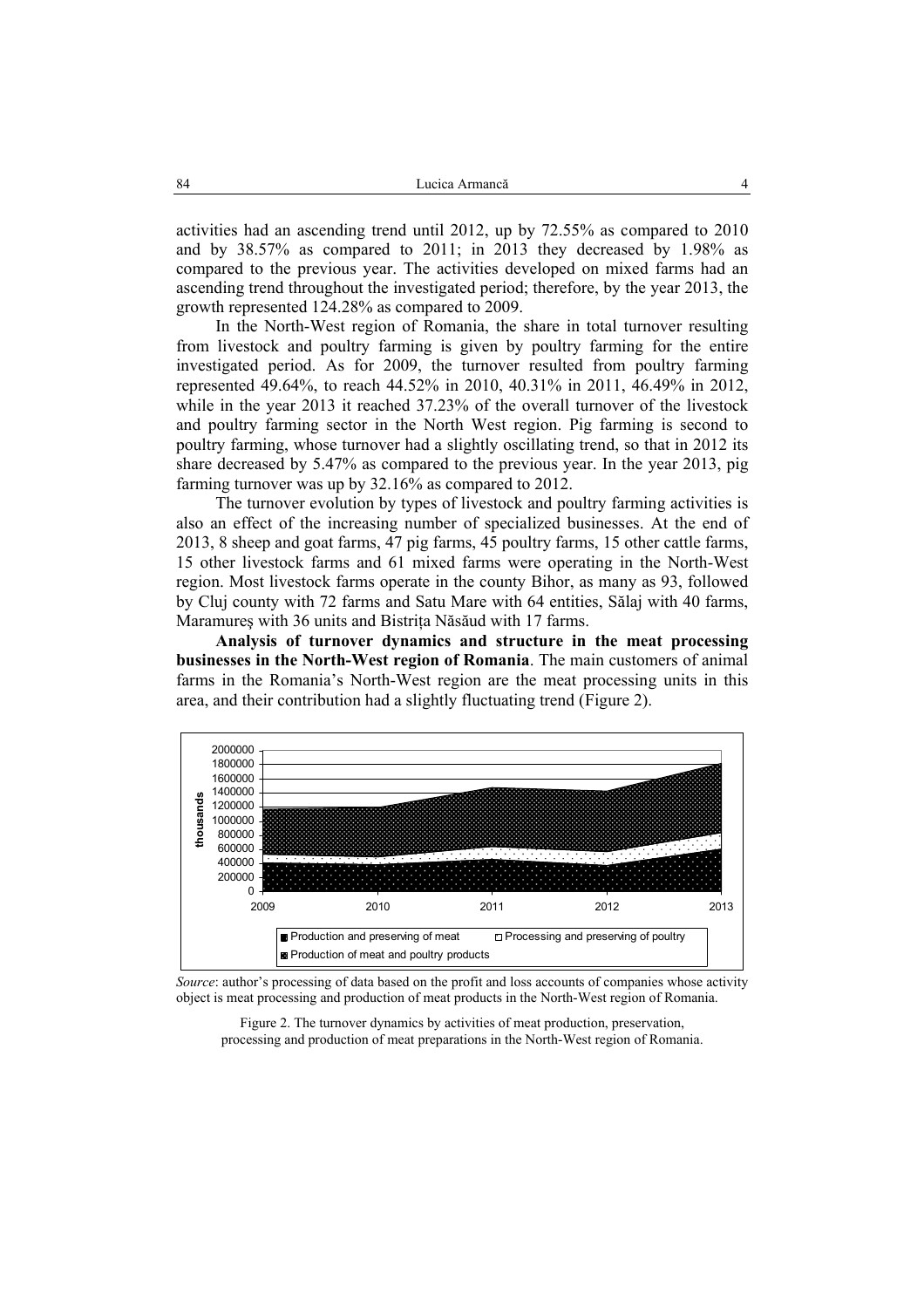The turnover generated by meat production and preservation was down by 6.23% in 2010 as compared to the previous year; in 2012 it was down by 17.88% compared to 2011. The turnover increased by 63.28% in 2013 as compared to the previous year. The maximum contribution to the annual turnover was brought by Maramureş County, with an average share of 40.82% in total turnover. The dynamics of the number of functional companies performing the above-mentioned activity fluctuates from 38 companies in 2009 and 2012 to 41 companies in 2011 and 2013.

The turnover generated by poultry meat production and preservation was lower by 5.87% in 2010 as compared to 2009, while for the remaining investigated period the trend was on the rise; therefore, in 2013 a growth by 18.75% was noticed compared to the previous year and by 26.48% as compared to 2011. The county Satu-Mare has a main contribution to the annual turnover, by an average share of 82.07%.

In numerical terms, the evolution of these units was slightly on the rise, from three in 2009 and 2010 to four for the period 2011-2013.

The turnover resulting from the production of meat products (from poultry meat included) had an upward trend throughout the entire investigated period; thus, in the year 2011 it increased by 20.22% compared to the previous year and by 30.30% as compared to 2009. In the year 2013 an increase by 13.96% was noticed as compared to 2012 and by 17.55% as compared to 2011. The county Satu-Mare had again the greatest contribution to this turnover, by an average share 75.48%.

There were 14 companies operating in this sector in the period 2009-2010, and by the year 2011, the number of companies grew to 16. In the year 2012 the number of operating companies was the lowest, i.e. 10, while in 2013 their number increased again, to reach 15.

**B. The dynamic analysis of the livestock production in the North-West region of Romania**. Among the livestock and poultry farm products, this research study focused on the live weight of livestock and poultry to be slaughtered for human consumption.

The animals slaughtered for human consumption, supplied by specialized farms in the North-West region, are largely the source of raw meat for the meat and meat processing industry in this area, yet insufficient; therefore the factories use both imported raw meat and meat from other regions in the country.

The contribution of the North-West region in terms of live weight livestock and poultry meat slaughtered for human consumption ranged from 11.01% to 13.06% of total animals slaughtered for human consumption in the national economy in the period 2009-2013.

The contribution of the North-West region to Romania's national economy in terms of animals to be slaughtered for human consumption was brought by the cattle sector by 17.46% in 2009 and by 14.76% in 2010. The essential contribution of the region brought by the sheep and goat subsector was by 18.05% in 2011, 16.16% in 2012 and 13.13% in 2013.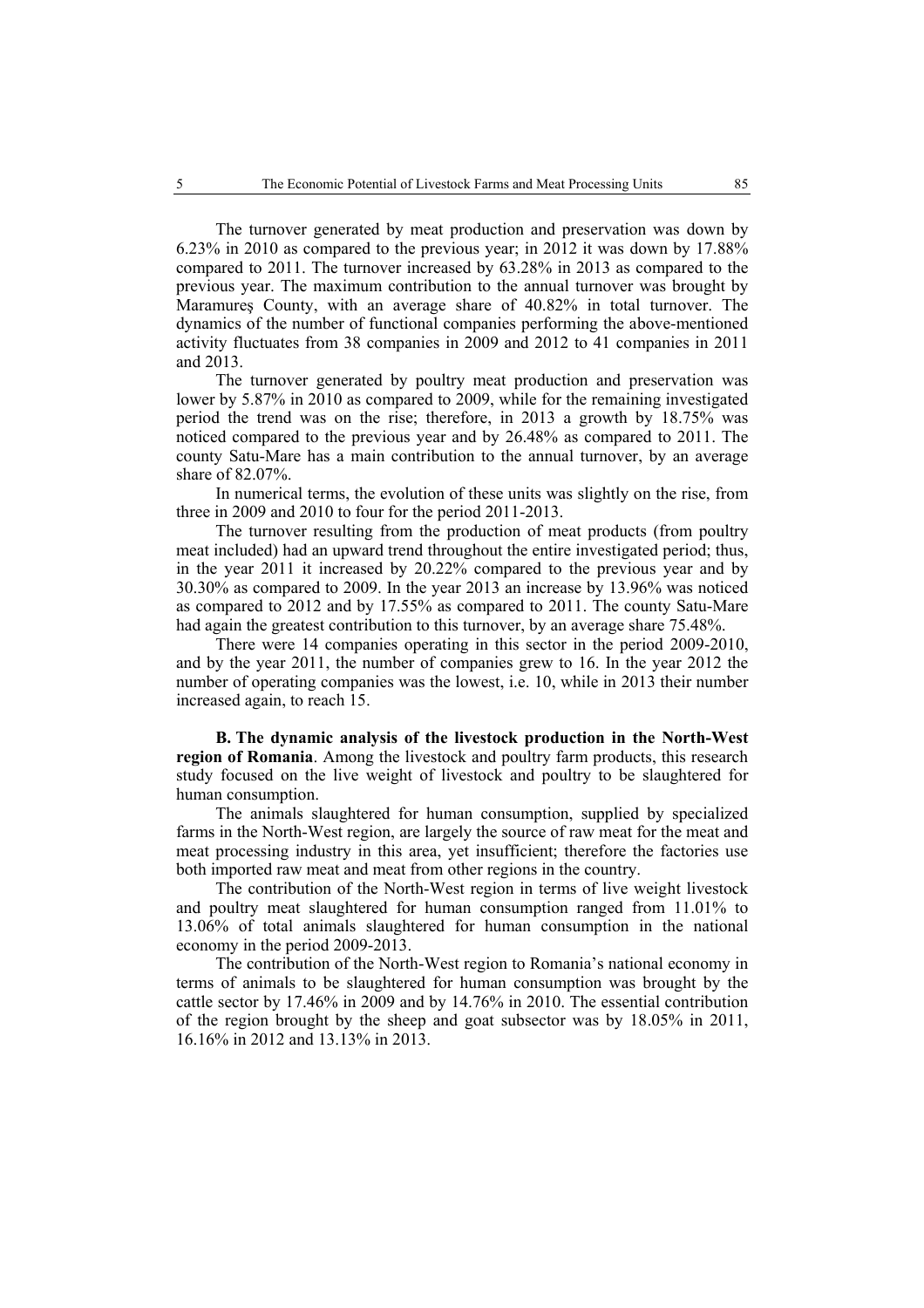#### *Table 1*

Structure and dynamics of livestock and poultry products to be slaughtered for human consumption in the North-West region of Romania

| Animals to be slaughtered for human<br>consumption in the North-West region of<br>Romania | 2009<br>(tons) | 2010<br>(tons) | 2011<br>(tons) | 2012<br>(tons) | 2013<br>(tons) |
|-------------------------------------------------------------------------------------------|----------------|----------------|----------------|----------------|----------------|
| Live weight of animals slaughtered for<br>human consumption – cattle                      | 188,571        | 154,938        | 170,561        | 146,792        | 146,909        |
| Live weight of animals slaughtered for<br>human consumption – pigs                        | 80,762         | 61,268         | 69,362         | 64,908         | 65,014         |
| Live weight of animals slaughtered for<br>human consumption – sheep and goats             | 12.994         | 14,145         | 19,863         | 17,355         | 13,614         |
| Live weight of animals slaughtered for<br>human consumption - poultry                     | 48,560         | 49,082         | 51,394         | 35,823         | 42,940         |
| North-West region – total                                                                 | 188,571        | 154,938        | 170,561        | 146,792        | 146,909        |
| National level – total                                                                    | 1,443,548      | 1,305,260      | 1,357,053      | 1,332,186      | 1,299,525      |

*Source*: author's processing of statistical data: insse.ro

# **C. Analysis of the market share of meat processing and meat preparations in the North-West region of Romania**

**1.** The market share of meat processing and meat preserving companies in the North-West region of Romania

| Company                            | Turnover (thousand RON) – 2013 |  |  |
|------------------------------------|--------------------------------|--|--|
| a) Salamandra Plus SRL – Maramures | 95.903                         |  |  |
| b) Combis SA – Bistrita-Năsăud     | 66.059                         |  |  |
| c) Amareto Impex SRL               | 60.997                         |  |  |
| Total served segment               | 602.682                        |  |  |

*Table 2*  Ranking of meat processing and preserving companies

*Source*: author's processing of data.

For the company b) the relative market share as compared to the investigated market leader was 68.88% in 2013, while the market share as compared to the three leaders was 29.63%. The high values indicate that company b) is a major competitor on this market in the North-West region of Romania. The specific market share of 10.96% indicates the weight of the served segment.

For the company c) the relative market share as compared to the investigated market leader was 63.60% in 2013, while the market share as compared to the three leaders was 27.35%.

This company is a competitor that draws our attention, with a specific market share of 10.12%, i.e. its weight in the total served segment. The third place for this company is very vulnerable, which implies much attention to be paid to the sales and quality management.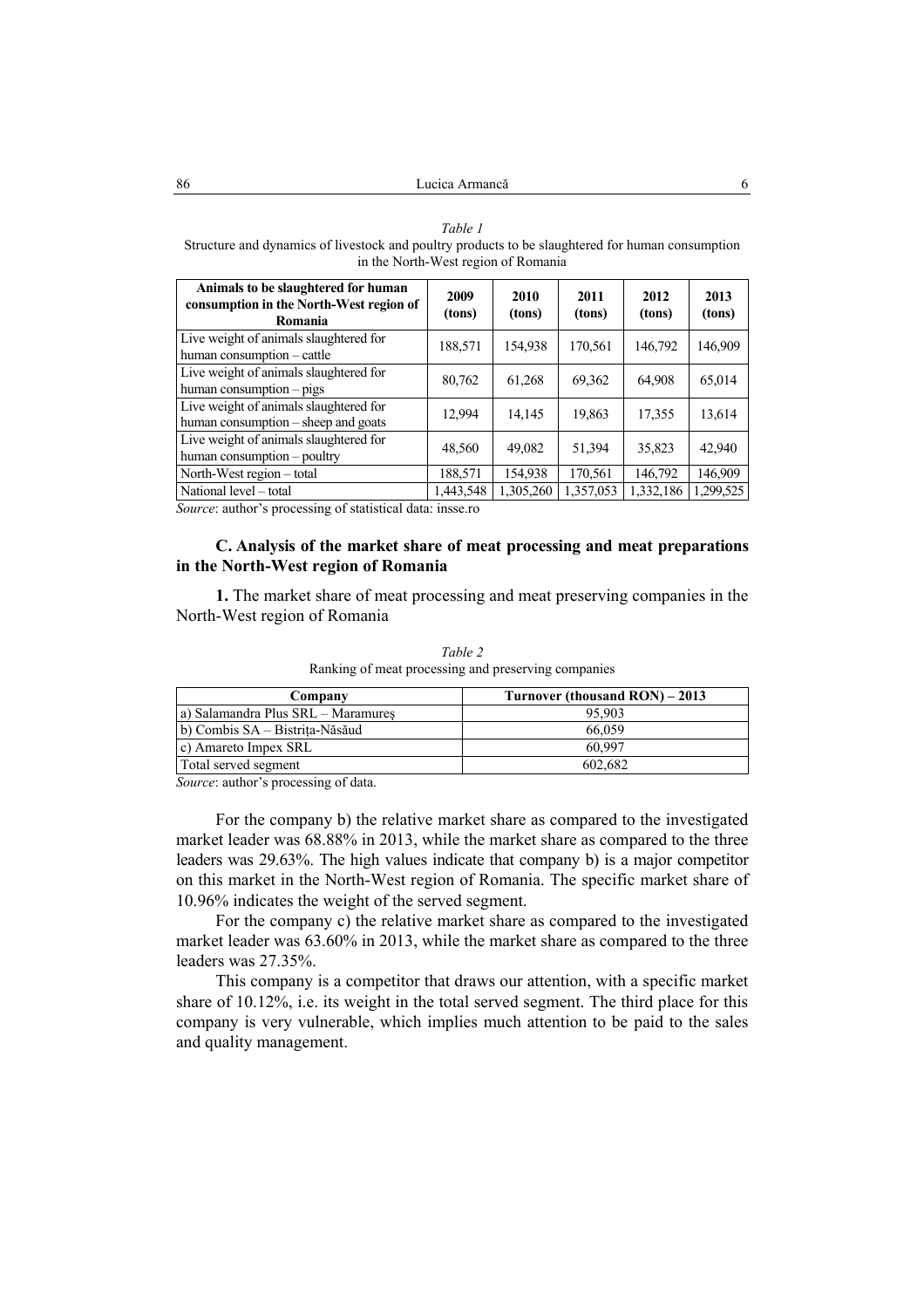**2.** The market share of poultry processing and preserving companies in the North-West region of Romania

| Turnover (thousand lei) – 2013 |
|--------------------------------|
| 63.910                         |
| 17.441                         |
| 151.979                        |
| 233.332                        |
|                                |

*Table 3*  Ranking of poultry meat processing and preserving companies

*Source*: author's processing of data.

For the company a) the relative market share as compared to the market leader was 42.05% in 2013, and the relative share as compared to the three leaders was 27.39%. The high rates values reveal that the company is a major competitor on the market. The specific market share was 27.39%, namely its weight in the segment served by this market.

For the company b) the relative market share was 11.48% as compared to the market leader, and 7.47% as compared to the three leaders, the low values indicating that this company is not a worthy competitor for company a). The specific market share was 7.47%, similar to the relative market share compared to the three leaders. Therefore, the market assessed in terms of market share operates only by the three companies.

**3.** The market share of companies producing meat and poultry products in the North-West region of Romania

| Company                             | Turnover (thousand lei) $-2013$ |
|-------------------------------------|---------------------------------|
| a) Ferma Zootehnică SRL – Maramures | 114.102                         |
| b) CIA Aboliv SRL – Clui            | 49.156                          |
| c) Unicarm SRL – Satu Mare          | 734.164                         |
| Total attended segment              | 981.614                         |

*Table 4*  Ranking of companies producing meat and poultry products

*Source*: author's processing of data.

For the company a) the relative market share as compared to the investigated market leader was 15.54%, the relative market share as compared to the three leaders was 12.71%. The shares are relatively low, which implies that the company is not a strong competitor; in terms of specific market share, the share was 11.62%, as contribution to the total turnover of the investigated activity in the North-West region.

For the company b) the relative market share as compared to the market leader was 6.69%; compared to the three leaders, it represented 5.48%. The low shares reveal that the company is a weak competitor on this market. The company weight in the served segment was 5%.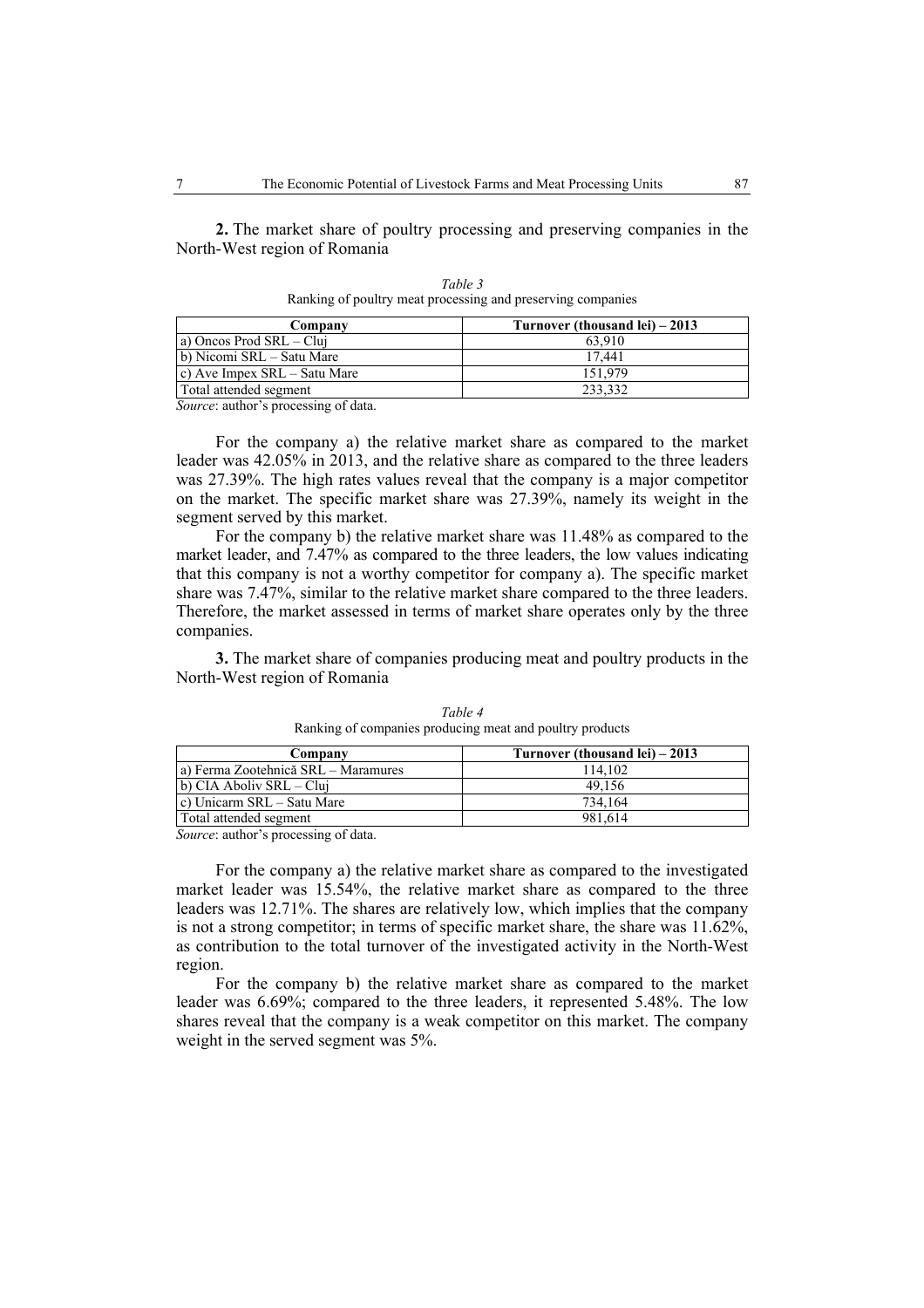**4.** The market share of meat, meat processing and meat preparations industry in the North-West region of Romania (overall market share for the three economic activities)

| Turnover (thousand lei) – 2013 |  |
|--------------------------------|--|
| 114.102                        |  |
| 151.976                        |  |
| 734.164                        |  |
| 1,817,628                      |  |
|                                |  |

*Table 5*  Ranking of meat industry-type companies

*Source*: author's processing.

For the company a) the relative market share as compared to the market leader was 15.54%; as compared to the three leaders it represented 11.40%. The third position for this company is not a comfortable one and the increase of its sales is required. In terms of its weight in total served segment, this company contributed by 6.28% in 2013; therefore great effort is required for it to maintain its position, given that several companies operate in the market.

For the company b) the relative market share was 20.70% as compared to the market leader, and 15.19% as compared to the three leaders; it is an important competitor on this market; however, it should make some effort to maintain its position. Its specific market share is 8.36%.

As the market leader on the meat and meat products market in the North-West region of Romania in 2013, the company has the same leading position for the declared economic activity, i.e. the production of meat and poultry products; at the same time, company b) is the industry leader in the business of meat poultry processing and preserving. The meat processing and preserving business, with more modest turnovers, does not rank among the main competitors on the meat and meat products market of the North-West region of Romania.

## **5. CONCLUSIONS**

The economic potential of livestock and poultry farms and of companies processing the animals slaughtered for human consumption in the North-West region of Romania implies:

– Not only the investigation of economic and financial, value and quantitative indicators, determined from financial reports, but also the follow-up of investments made and their recovery, aspects underlying entrepreneurship development, by setting up new livestock and poultry farming businesses, as well as farm products processing activities (animals for slaughtering).

– The North-West development region of Romania, due to its natural resources, number of farms, of processing plants, stands as evidence to the meat market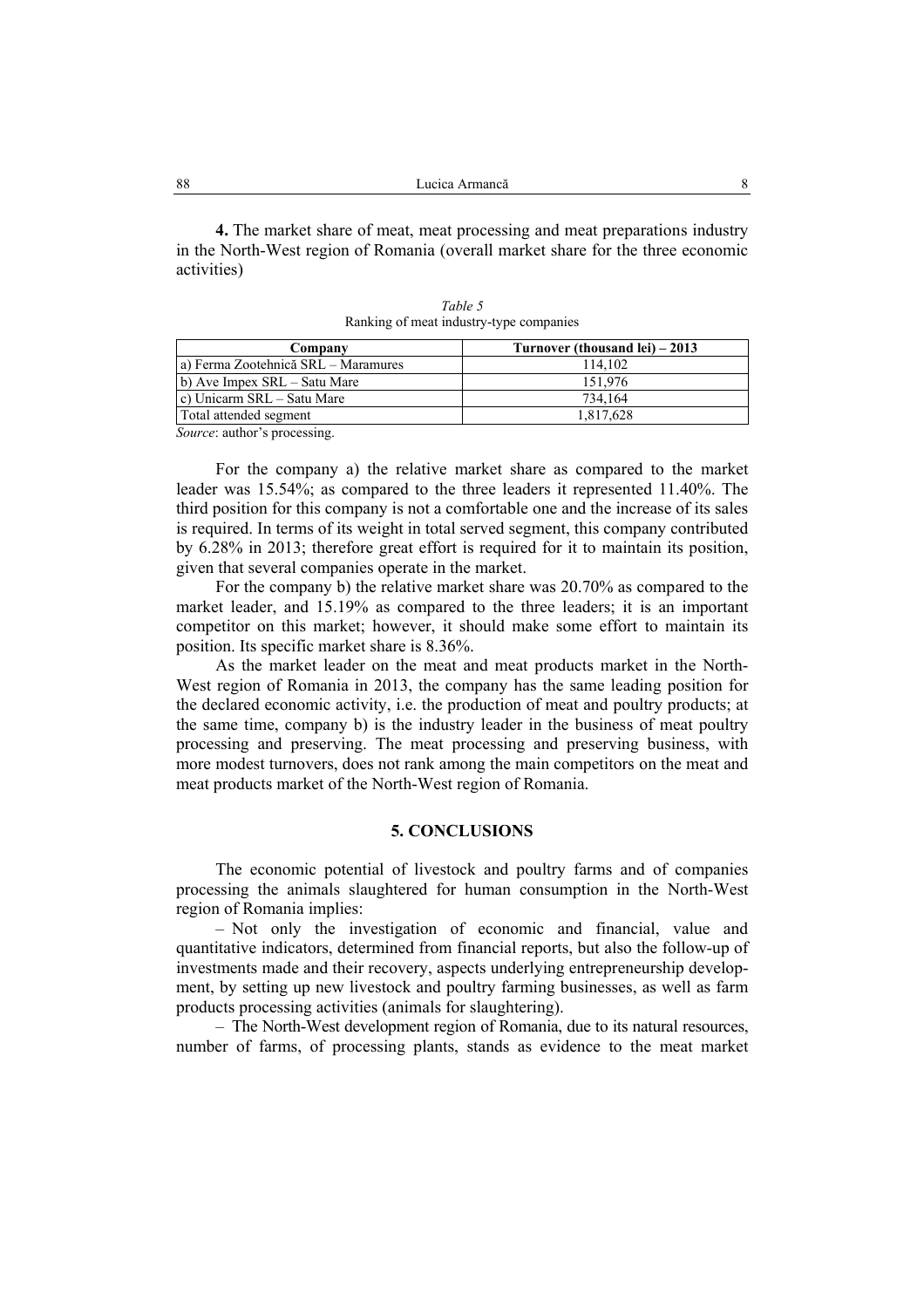competition in this area; however, the differences among turnover rates of competitors are decisive for the need to develop new businesses in this field, otherwise the present leaders will declare monopoly on this market and region.

– The actions of farmers' associations and of processing companies in this area are not enough, in the sense of selling the products resulted from the farms, and also of their price, in the context in which the quality of supplied products requires corresponding selling prices.

The SWOT analysis of the economic potential of animal farms and meat processing companies in the North-West development region of Romania allows us to identify a few strengths and weaknesses:

Strengths:

– By the activity of animal farms, with their animals to be slaughered for human consumption and of meat processing companies, the natural resources (pastures, meadows, arable land etc.) are capitalized, jobs are created, even if they are not sufficient for the population's needs in this region.

– In the North-West development region, the increasing turnover corresponding to the processing of meat production each year stands as evidence for the entrepreneurs' tenacity in increasing sales and supplementing them by selling complementary products.

Weaknesses:

– The periods of business interruption on some animal farms in the investigated period slacken the economic potential of the North-West region; therefore, the farmer entrepreneurs should become members of organizations or associations, which can offer them the necessary motivation and economic solutions from the managerial standpoint so that the economic activity continuity principle should be applied.

– The low labour input used by farms and present in their annual financial statements might be the result of the use of hired daily workers, of taxation concerning paid work, as well as of the lack of qualified manpower on the investigated specialized farms.

– The existence and operation of economic activities in livestock farming, by forms of business organization without legal status, whose turnover is declared – sporadically – to the tax administration offices, so that their contribution cannot be measured in the context of the overall economic potential of the region under investigation.

– Monitoring the livestock farming businesses in each county is performed only in terms of animal numbers and land areas in order to get the subsidies, therefore the monitoring of the economic barometer of such economic units is required, namely: owned investments; investment needs; number of existing animals; increase of animal numbers; contracts with partners-customers for the sale of farm products; marketplace; achieved turnover; business plan of farms, correlated with the county development needs, with the development region needs, respectively.